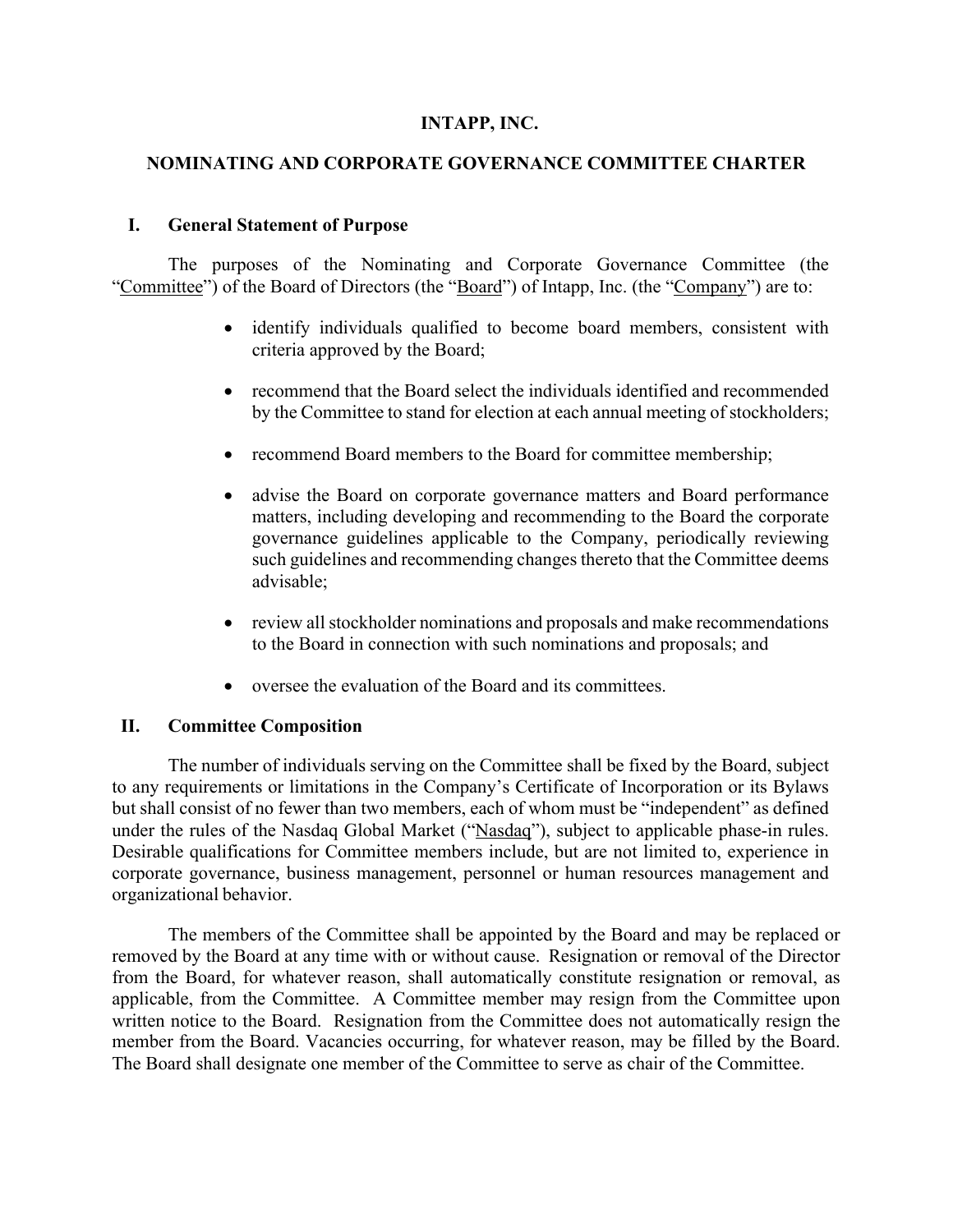### **III. Meetings**

The Committee shall meet as often as it determines is appropriate to carry out its responsibilities. The Committee may meet in-person or by teleconference or any other communications equipment by means of which all persons participating in the meeting can hear each other, with any additional meetings as deemed necessary or appropriate by the Committee. A majority of the members of the Committee shall constitute a quorum for purposes of a meeting, and the Committee may act by a vote of a majority of members present at such meeting, unless a greater number is required by law, the Company's Certificate of Incorporation or its Bylaws. In lieu of a meeting, the Committee may act by unanimous written consent.

The Committee chair, in consultation with the other members of the Committee and the Board, shall establish the agenda for each Committee meeting. Any Committee member may submit items to be included on the agenda. Committee members may also raise subjects that are not on the agenda at any meeting. The Committee chair or a majority of the Committee members may call a meeting of the Committee at any time.

The Committee may meet periodically in executive session without Company management present. However, the Committee may request any officer or employee of the Company, or any representative of the Company's legal counsel or other advisors, to attend a meeting or to meet with any members or representatives of the Committee. Any Committee member may be excused from a meeting to permit the remaining members of the Committee to act on any matter in which such member's participation is not appropriate, and such member's absence shall not destroy the quorum for the meeting.

The Committee shall maintain copies of minutes of each meeting of the Committee and each written consent to action taken without a meeting reflecting the actions so authorized or taken by the Committee. A copy of the minutes of each meeting and all consents shall be placed in the Company's minute book.

### **IV. Committee Activities**

### **A. Review of Charter**

• The Committee shall review and reassess the adequacy of this Charter annually and submit any proposed changes to the Board for approval.

### **B. Annual Performance Evaluation of the Committee**

The Committee may perform an annual performance evaluation of the Committee and report to the Board on the results of such evaluation.

### **C. Selection of New Directors**

• The Committee shall recommend to the Board criteria for Board and committee membership, which shall include a description of any specific, minimum qualifications that the Committee believes must be met by a Committeerecommended nominee, and a description of any specific qualities or skills believed to be necessary for one or more of the Company's directors to possess,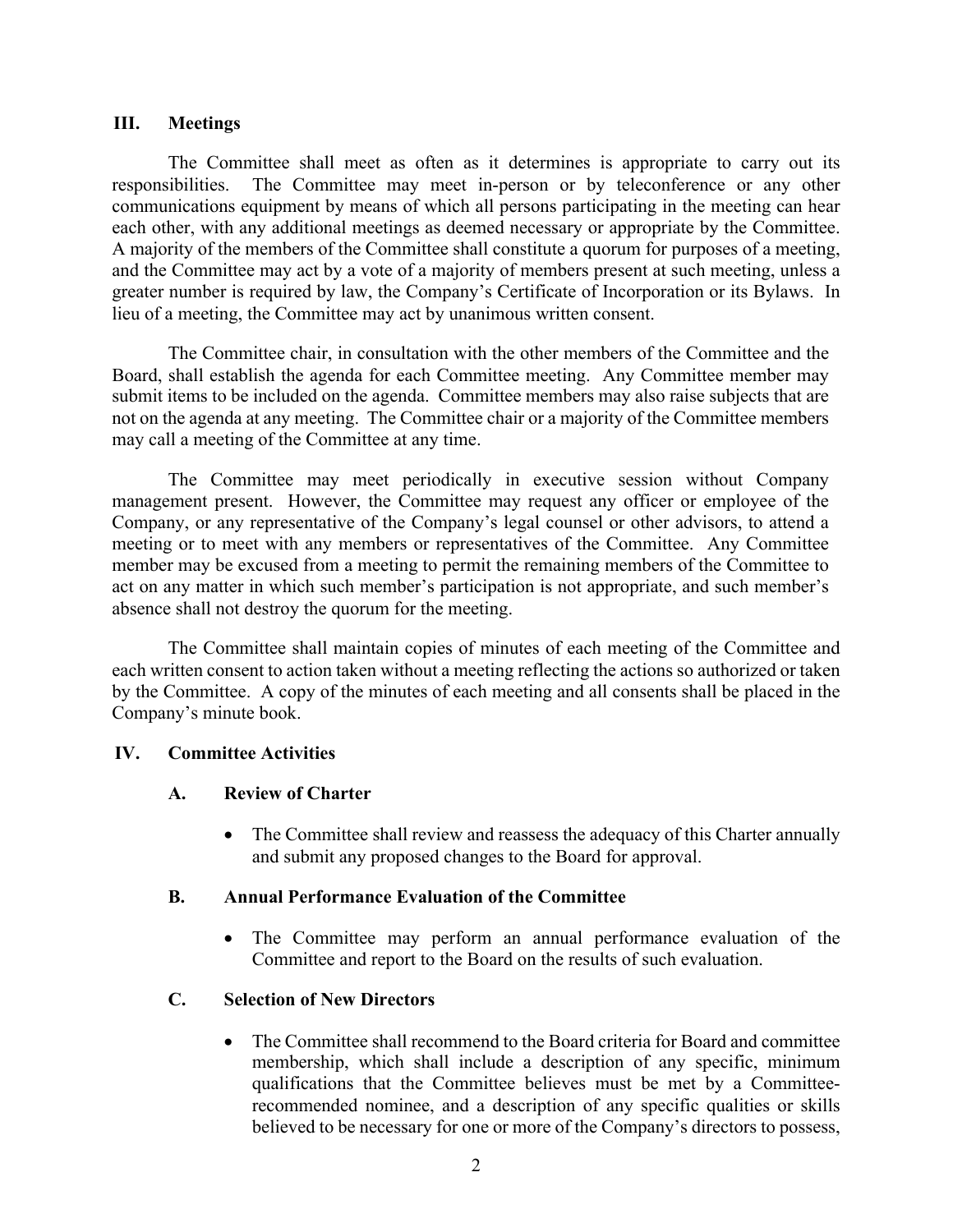and periodically reassess the adequacy of such criteria and submit any proposed changes to the Board for approval.

- The Committee shall establish a process for identifying and evaluating nominees for the Board, including nominees recommended by stockholders.
- Upon identifying individuals qualified to become members of the Board, consistent with the qualifications and other criteria approved by the Board or the Committee from time to time, the Committee shall recommend that the Board select its director nominees for election at each annual meeting of stockholders; provided, however, that if the Company is legally required by contract or otherwise to provide third parties with the ability to nominate individuals for election as a member of the Board, the selection and nomination of such director nominees shall be governed by such contract or other arrangement and shall not be the responsibility of the Committee.
- The Committee shall evaluate whether an incumbent director should be nominated for re-election to the Board upon the expiration of such director's term. The Committee shall consider the factors established for new director candidates to make its evaluation, as well as the incumbent director's qualifications, suitability and performance as a Board member and such other factors as the Committee deems appropriate.
- The Committee shall recommend to the Board the directors for appointment to committees of the Board.
- The Committee shall review all stockholder nominations and proposals submitted to the Company pursuant to the Bylaws (including any proposal relating to the procedures for making nominations or electing directors), determine whether the nomination or proposal was submitted in a timely manner and, in the case of a director nomination, whether the nomination and the nominee satisfy all applicable eligibility requirements, and recommend to the Board appropriate action on each such nomination or proposal.
- The Committee shall evaluate and consult with the Board regarding any resignations tendered by a director pursuant to the provisions of the Bylaws or the Corporate Governance Guidelines.

### **D. Corporate Governance Guidelines**

- The Committee shall review and reassess the adequacy of the Corporate Governance Guidelines periodically and recommend any changes to the Board for approval that it deems advisable.
- The Committee may make recommendations to the Board regarding governance matters, including, but not limited to, the Company's certificate of incorporation, bylaws and corporate governance policies.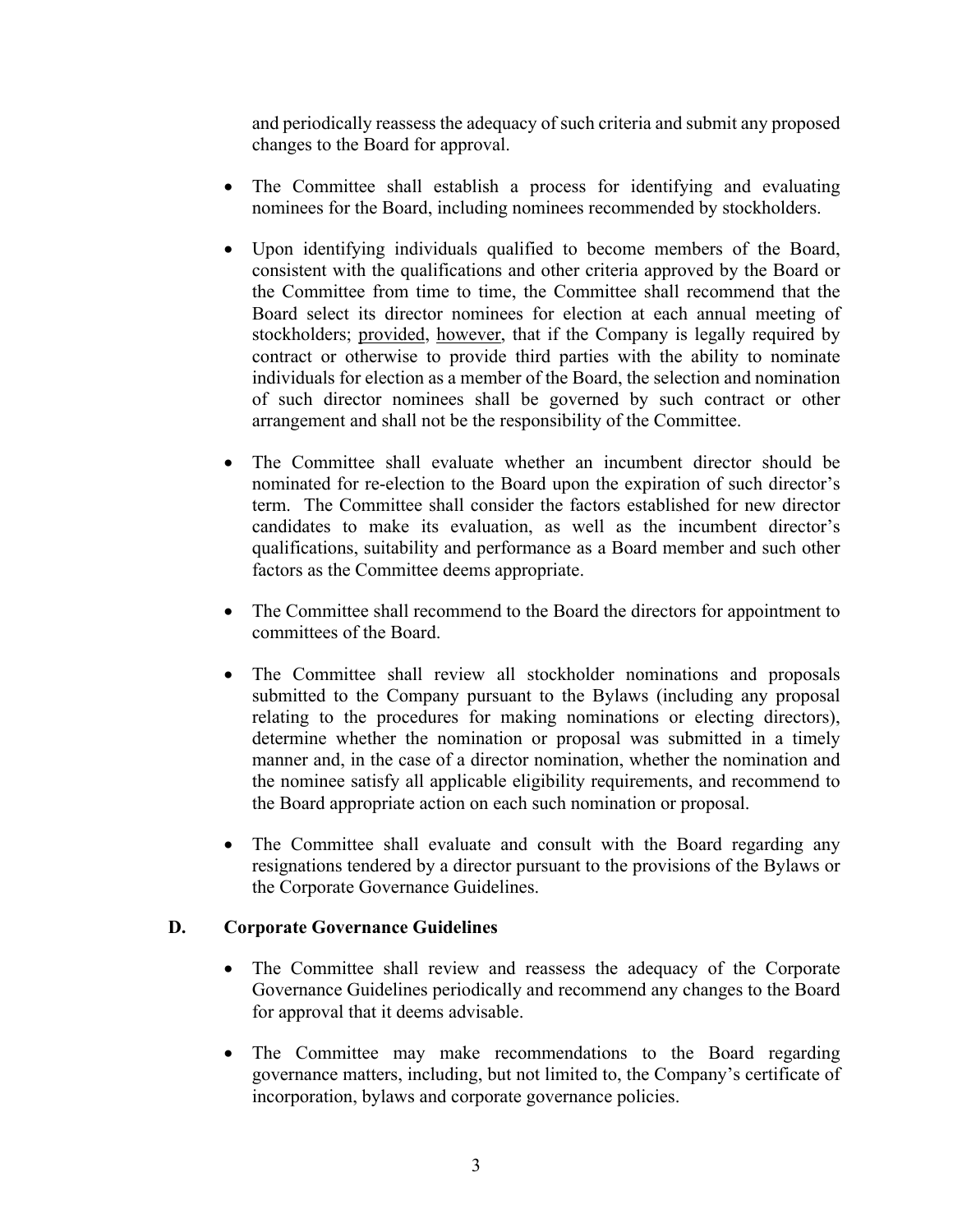## **E. Evaluation of Board of Directors**

- The Committee shall oversee the annual evaluation of the Board and its committees for the prior fiscal year.
- The Committee shall evaluate the number of directors on the Board from time to time and recommend any changes to the number of directors to the Board that it deems advisable.

## **F. Matters Relating to Retention and Termination of Search Firms to Identify Director Candidates**

• The Committee shall exercise sole authority to retain and terminate any search firm that is to be used by the Company to assist in identifying director candidates. The Committee shall also have sole authority to approve any such search firm's fees and other retention terms. The Committee has the authority to retain any other advisors that the Committee believes to be desirable and appropriate and has the authority to approve related fees and retention terms.

### **G. Stockholder Nominations**

• The Committee shall review all stockholder nominations and proposals submitted to the Company (including any proposal relating to the procedures for making nominations or electing directors), determine whether the nomination or proposal was submitted in a timely manner and in accordance with the Bylaws and, in the case of a director nomination, whether the nomination and the nominee satisfy all applicable eligibility requirements (including those contained in the Bylaws and proxy statement), and recommend to the Board appropriate action on each such nomination or proposal. The Committee may establish policies, requirements, criteria and procedures in furtherance of the foregoing.

# **V. General**

- The Committee may establish and delegate authority to subcommittees consisting of one or more of its members, when the Committee deems it appropriate to do so in order to carry out its responsibilities.
- The Committee shall make regular reports to the Board concerning areas of the Committee's responsibility.
- In carrying out its responsibilities, the Committee shall be entitled to rely upon advice and information that it receives in its discussions and communications with Company management and such experts, advisors and professionals with whom the Committee may consult. The Committee shall have the authority to request that any officer or employee of the Company, the Company's outside legal counsel, the Company's independent auditor or any other professional retained by the Company to render advice to the Company attend a meeting of the Committee or meet with any members of or advisors to the Committee. The